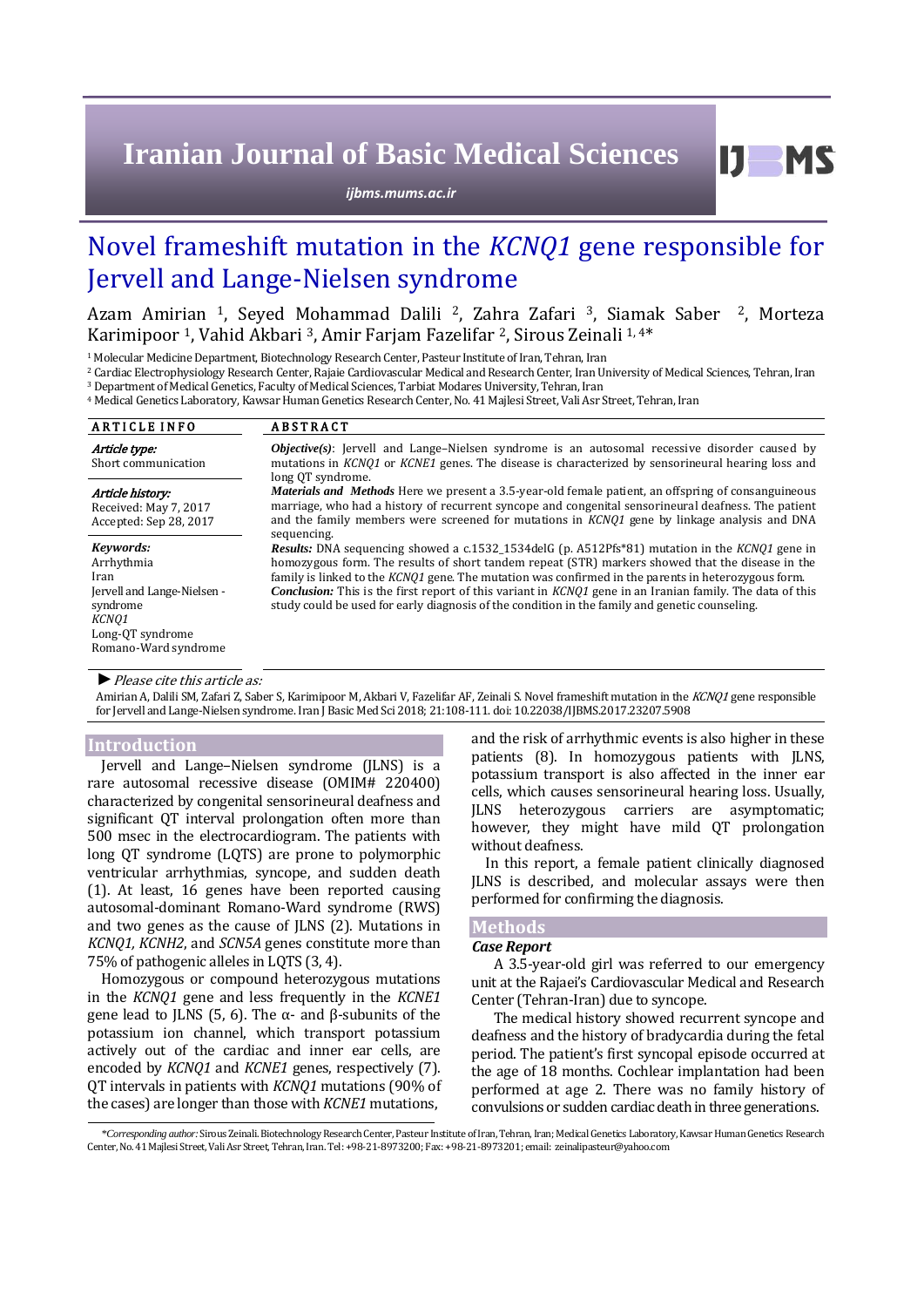



**Figure 1.** The Pedigree of the family (A): proband is shown with a black filled circle and an arrow head. Half filled squares or circles denote heterozygotes for *KCNQ1* gene mutation, transmitted from parents (other family members have not been studuied), and ECG of the patient (B): demonstrating prolonged QTc interval (581 msec)

In addition, the patient was the offspring of a first-degree consanguineous marriage (Figure 1-A). Her mother reported one stillbirth in the previous pregnancy.

No abnormalities except for hearing impairment were detected during physical and neurological examinations. In the para-clinical studies, routine tests, the level of electrolytes and hormones was normal. Resting 12-lead electrocardiogram (ECG) exhibited a markedly prolonged QTc interval of more than 580 msec (corrected with Bazzet's formula) and T wave alternans (Figure 1-B). Also, a structurally normal heart was detected by echocardiography.

Propranolol with the dose of 3 mg/kg/day, divided into three daily doses, and started for the patient. Because of the high-risk situation, an endocardial single chamber implantable cardioverter defibrillator (ICD) was implanted. Thereafter, the patient was event-free and followed up for 16 months. The ECGs recorded from the father (QTc = 427 msec) and the mother (QTc = 461 msec) (data not shown) were normal (normal range <440-460 msec).

#### *Genetic study*

The blood samples were collected in tubes containing EDTA from the patient, parents and available family members. After obtaining written informed consent, genomic DNA was extracted from peripheral blood leukocytes using the salting-out method (9). For detecting the related genes in such heterogeneous cardiac diseases, twelve short tandem repeat (STR) markers (D11SD8.3, D11SU10.9, D11SU2.2, D11SU0.6, D11SD13.6, D11SI, D21SU10, D21SU1.1, D21SD13, D21SD22, D21SD23, D21SD28) within or surrounding the *KCNQ1* and *KCNE1* genes were selected and amplified for the family members. Size determination of the repeats was performed on ABI 3130XL Genetic Analyzer (Applied Biosystems, Foster City, CA). Primers were designed for coding exons and flanking exonintron boundaries encompassing splice sites of *KCNQ1* [NM\_000218] gene (primers are available upon request). For exon 12, the following primers were used: (forward primer: 5ʹ- GGACATGGCCTAAGTATCTCC-3ʹ, reverse primer: 5ʹ- CCTATCTGAGACCTGACAGTGC-3ʹ). PCR amplification was carried out in a 25-μl reaction volume containing 3.2 mM dNTP, 2.5 µl 10X Buffer, 2 mM MgCl2, 0.5 unit/µl SmarTaq DNA Polymerase (Cinaclon, Iran) and 200 ng of genomic DNA. PCR amplification was performed in PCR Master Cycler (Eppendorf, Germany) with the following thermal conditions: 95 °C for 5 min, thirty-five cycles in 95 °C for 90 sec, 62 °C for 90 sec, 72 °C for 40 sec and final extension at 72 °C for 10 min. The amplicons were directly sequenced bidirectionaly on ABI 3130XL Genetic Analyzer by Kawsar Biotech Co. (KBC, Tehran, Iran) (10). The sequencing data were aligned against the RefSeq genomic accession number (NG\_008935.1). The variants were compared with the database of mutations in *KCNQ1* gene:

(http://www.genomed.org/lovd2/home.php)

# **Results**

STR markers results showed that the disease in the family is linked to the *KCNQ1* gene (data not shown). Bidirectional Sanger Sequencing of the *KCNQ1* gene for the patient revealed a novel frameshift mutation c.1532\_1534delG (p. A512Pfs\*81) (ClinVar accession number: SCV000584010) in homozygous form (Figure. 2). This 1-bp deletion in exon 12 results in a premature stop codon at residue 592. True homozygosity was confirmed by parental testing; parents were both heterozygous for the mutation (Figure 2). The mutation has not been reported in the literature and *KCNQ1* gene mutation database previously.

#### **Discussion**

JLNS, an autosomal recessive form of LQTS, is characterized by congenital bilateral hearing loss and prolonged QT interval (1, 11, 12). JLNS patient in this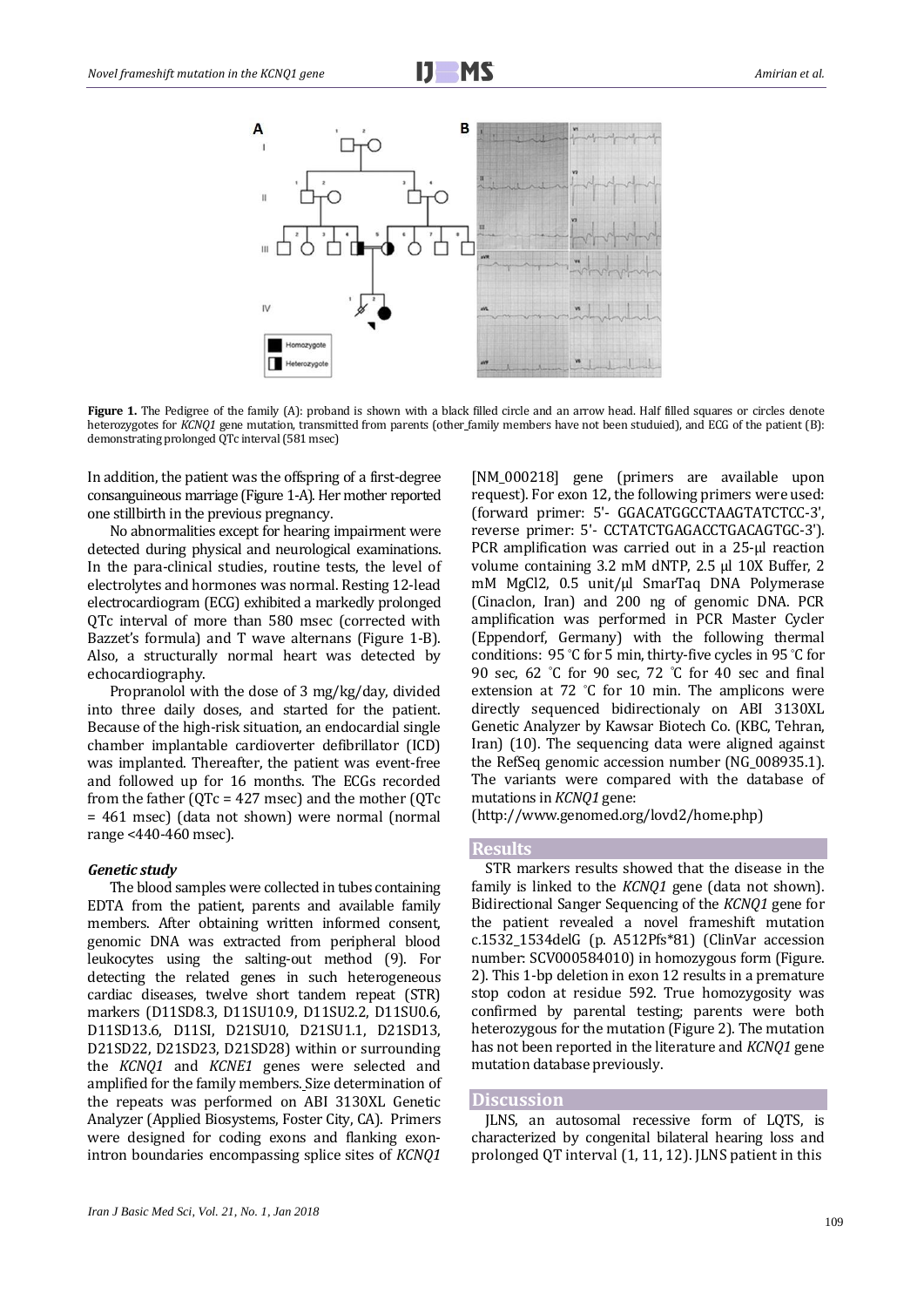

Figure 2. Sanger sequencing results of *KCNQ1* gene: Arrows show the location of c.1532\_1534delG (p. A512Pfs\*81) mutation in the heterozygous parent and the homozygous patient compared with the normal control

family had homozygous frameshift mutation (c.1532\_ 1534delG) in the *KCNQ1* gene with a QTc≥580 msec experience of cardiac arrhythmias and repeated syncopal event. Although the electrophysiological study was not performed in this case, the reported frameshift mutation was predicted to have a pathogenic effect with an estimated predicted value (EPV) of 99% (6). Neyroud *et al.* (1999) (13) described an insertion of a cytosine at position 1893 (1893insC) in exon 15 in a LQT family that led to disruption in the C-terminus coding region of the gene. It is expected that the truncated protein caused by the frameshift mutation in the exon 12 causes a severe form of the disease. Moreover, it might cause substantial structural changes in the encoded potassium channel subunits, which is likely to severely reduce or abolish the channel function. Also in a report in 2003 (14), a single nucleotide C insertion, c.1338insC, leading to a premature stop codon and truncation of the *KCNQ1* C-terminus was characterized in a LQT patient who died suddenly while swimming at the age 11. The frameshift mutations in *KCNQ1* have also been reported as protein truncating (15) in which the loss of the C- terminus part of the protein in truncating form prevents the formation of tetramer from monomers and likewise, it was suggested that truncating mutations resulted in the loss of function (16). Furthermore, Qureshi *et al.* (2013) described prediction of the protein secondary structure in comparison with the wild-type protein and revealed that 1- nucleotide deletion of a 'G' (2592597delG) (G216Afs\*21) in exon 4 led to altered secondary structure and subsequently diminution of the protein strands production (17). There are challenges about phenotype correlation of RWS or JLNS to the type of mutation (missense, nonsense, frameshift, etc.) in *KCNQ1* gene. RWS with a dominant-negative effect on the tetrameric *KCNQ1* channel is usually induced by missense variants, whereas nonsense and frameshift mutations tend to cause autosomal recessive JLNS (15). However, exceptions exist in which JLNS could also be caused by missense mutations (5). In JLNS patients, QTc prolongation is much more than in any other LQTS patients, which is probably related to the presence of mutations in two alleles (8). Our patient with a homozygous frameshift mutation displayed the prolonged QT interval, the clinical manifestations of T-wave alterations and multiple episodes of syncope.

Unexpectedly, the R518X mutation in exon 12 of *KCNQ1* gene was found in association with LQTS without deafness (18). The absence of hearing loss symptom in the presence of mutations in *KCNQ1* gene may cause misdiagnosis of JLN syndrome.

As many of these patients are referred to the audiologist, ENT specialist, speech therapist or general practitioner, the education of healthcare providers about the possibility of the underlying cardiac disease may lead to earlier diagnosis of JLNS. Among children with JLNS, who are not treated, more than half die prior to age 15 (9, 19). Given the poor prognosis of long QT syndrome when it presents in combination with sensorineural deafness, an ICD was implanted in our patient shortly after diagnosis. In addition, she was in the high-risk group of JLNS patients due to a history of early childhood syncope, a longer QT interval (>580 msec) and a detected mutation in *KCNQ1*. Correct diagnosis allows preventive actions, including β-blockade, reduction of physical and emotional stress, avoidance of QT-prolonging drugs, and implantation of an ICD.

## **Conclusion**

This study is the first report of a novel mutation in the *KCNQ1* gene causal to JLNS in an Iranian family. Its implication as a diagnostic tool in the clinical setting and in genetic counseling has been discussed. Our results suggest that evaluation of all sensory neural deafness children should be completed by ECG and very careful medical history. In cases with JLNS, genetic analysis could help us to predict prognosis of arrhythmia.

### **Acknowledgment**

This work was supported by Pasteur Institute of Tehran-Iran (grant number 824 partly) and the PhD grant from Education Office, Pasteur Institute of Iran (The results described in this paper were part of student thesis). We acknowledge the efforts of referring clinicians. We are indebted to the patients and family members for their participation.